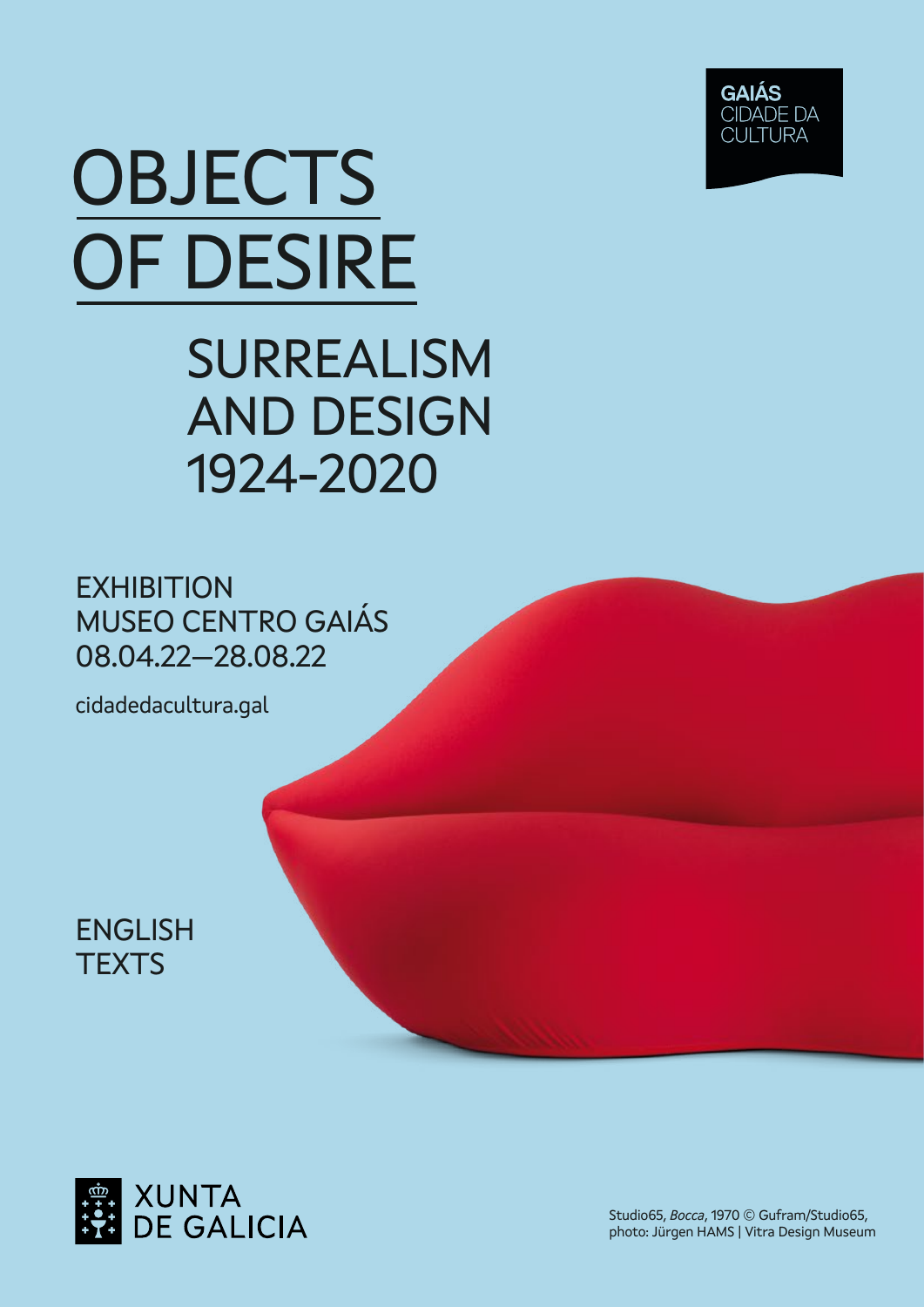## **Objects of Desire. Surrealism and Design 1924-2020**

**Surrealism is one of the most influential art movements of the twentieth century. Its origins date back to 1924 when André Breton published the first Manifesto of Surrealism, in which he outlined Surrealism's intention to explore the world of dreams, chance, and the subconscious and harness it to create a new artistic reality.** 

**From the very beginning, the Surrealists attached central importance to everyday objects, which they alienated, treated with irony, or conjoined to make curious hybrids. In this way, Surrealism has helped to liberate post-war design from the restrictive corset of functionalism, and shifted our focus from an object's form to its often hidden messages. As a matter of fact, since then, Surrealism has provided design with important impulses; it has encouraged designers to question the reality behind what is visible, and to design objects that offer resistance, undermine habits, and break free of quotidian existence. The exhibition** *Objects of Desire* **examines the dialogue between Surrealism and design, thereby delineating one of the most consequential and fertile relationships of art and design of the last 100 years.**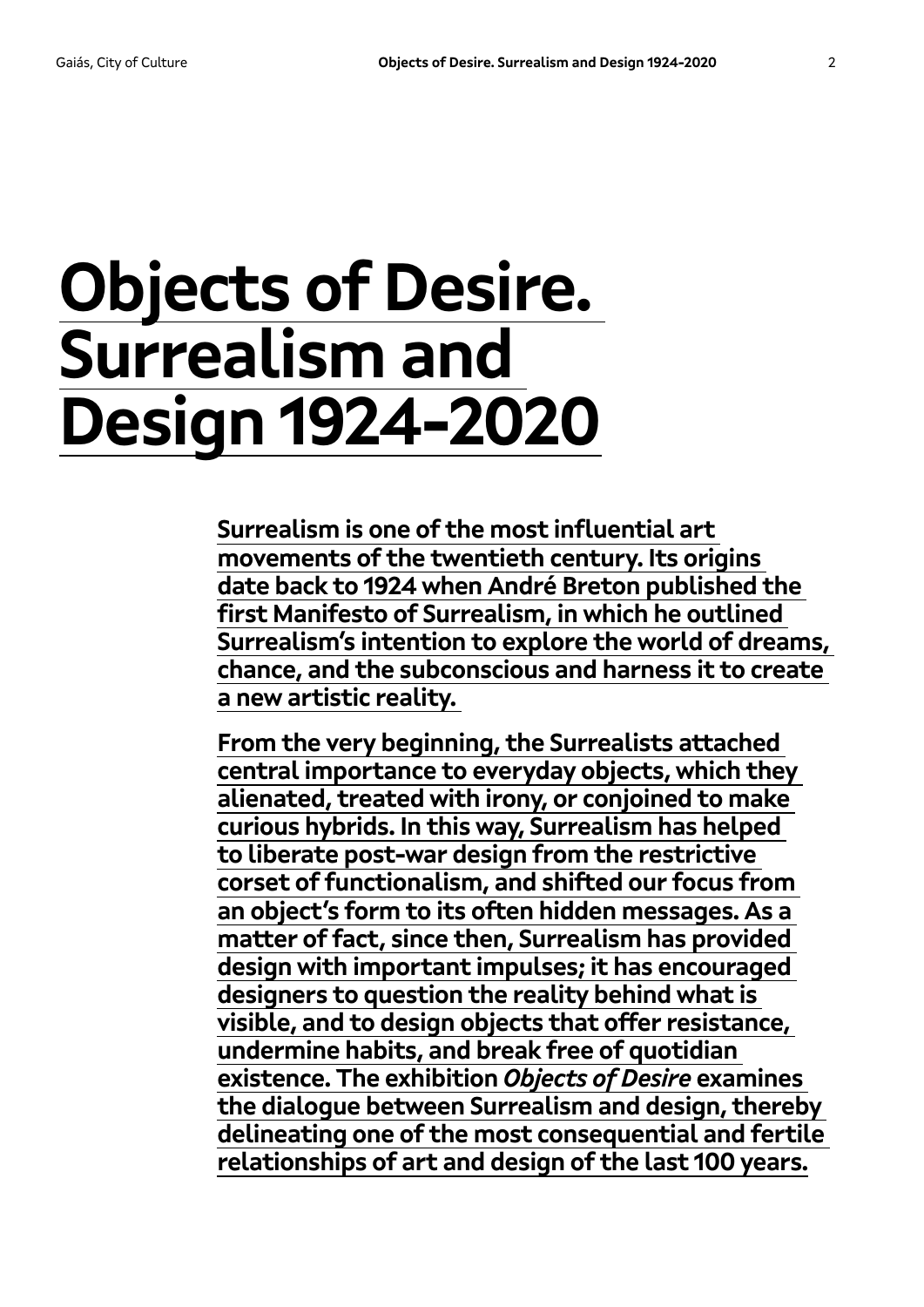#### **ROOM 1**

#### **Dreams of Modernity**

In its early years, Surrealism was above all a literary movement shaped by symbolist literature and the Dada movement. Its success story began in the mid-1920s when André Breton and his allies extended Surrealist principles first to painting, and at the end of that decade, to objects. Its inherent ideas soon began to influence design as well, and from the 1940s, Surrealism developed into a veritable fashion trend that shaped furniture, interiors, fashion, and film. Its growing influence on design and architecture was further reinforced by the fact that many designers became increasingly critical of the radically rationalist aesthetics of the 1920s. In Surrealism, they found the inspiration to focus on human emotions and engage with issues such as organic form and the irrational. In André Breton's own words: "Surrealism is based on the belief in the superior reality of certain forms of previously neglected associations, in the omnipotence of dream, in the disinterested play of thought."

#### **1.1**

#### **The Surrealist Object**

Undermining the purpose and meaning of everyday objects played a central role in the Surrealists' creations. Marcel Duchamp's readymades were an important source of inspiration to artists such as Meret

Oppenheim, Salvador Dalí, and Man Ray, encouraging them to transform found materials into objects that exceeded expectations and turned ostensibly familiar things on their heads. The Surrealists outlined the concept of their new world of objects in theoretical papers and in their own journals and publications. André Breton spoke of "convulsive beauty" and Salvador Dalí of "objets à fonctionnement symbolique" (objects with symbolic function). In describing their ideal of beauty, many Surrealists turned to the French poet Lautréamont's metaphor from 1868- 1869: "Beautiful […] as the chance meeting on a dissecting table of a sewing machine and an umbrella."

#### **1.2**

#### **From Surrealism to Design**

Among the first mediators between Surrealism and design was the French architect Le Corbusier. From 1929 to 1931 he designed an apartment in Paris for Carlos de Beistegui, an important collector and patron of Surrealist art. The interior had opulent, colourfully upholstered furniture and the rooftop terrace—with its picturesque trees, ventilation duct in the shape of a periscope, and an ornate open-air fireplace—resembled a Surrealistic collage. The marriage of modern design and Surrealism is also exemplified by Salvador Dalí's house in Portlligat, which was furnished in 1931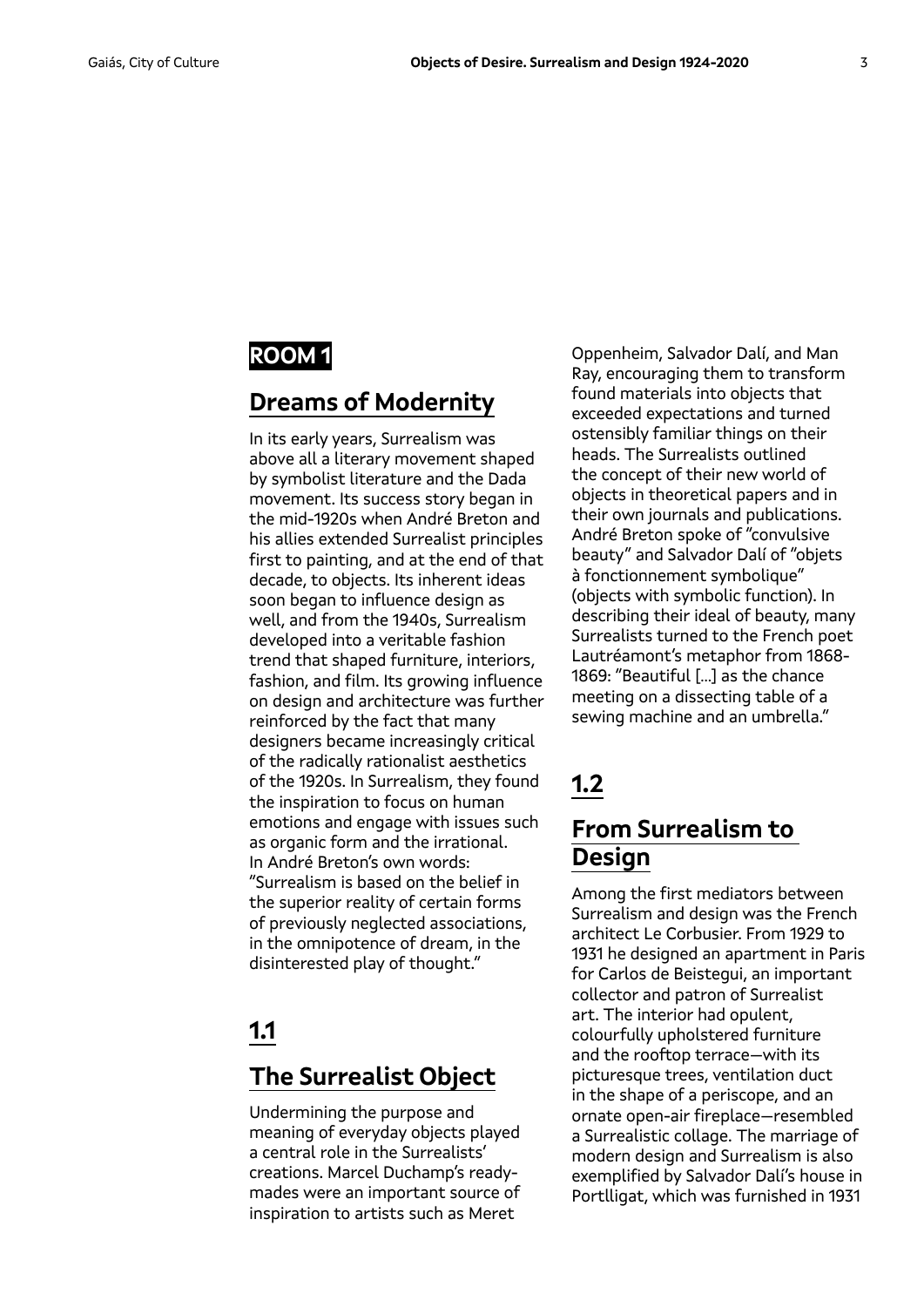with modern tubular-steel furniture, including models by Le Corbusier. In the 1930s, Dalí developed a much more opulent, eccentric interior design style. This is evident in his designs for the collector and patron Edward James' Monkton House, for which Dalí created the famous *Mae West Lips Sofa* (1938) and the *Téléphone-homard* ou *Téléphone aphrodisiaque* (1936).

#### **1.3**

#### **Surrealism in The United States**

The spread of Surrealism into everyday culture gained further momentum in the late 1930s when numerous representatives of the Surrealist movement emigrated from Europe to the United States. In 1942, the collector and patron Peggy Guggenheim commissioned the Austrian émigré Frederick Kiesler to design her New York gallery, Art of This Century, which resulted in an interior that was a Surrealist *Gesamtkunstwerk*. Exhibitions like *Fantastic Art, Dada, Surrealism*, which the Museum of Modern Art presented in 1936, introduced Surrealism to a broader audience. It became a true fashion trend, also thanks to Salvador Dalí who designed shop windows for New York's Bonwit Teller department store and created fabric collections, advertisements, and even film sets for Alfred Hitchcock's film *Spellbound* (1945). Surrealism provided numerous young American designers with the Surrealist impulse, including Isamu Noguchi who contributed a chess

table to the 1944 Surrealist exhibition *The Imagery of Chess*, and Ray Eames who from 1941 formed a congenial designer couple with Charles Eames. The biomorphic design language of Surrealism developed into an important basis for the organic design expression of the post-war era.

#### **ROOM 2**

#### **Image and Archetype**

Surrealism's influence on numerous areas of everyday culture was already noticeable in the 1930s and '40s; and even though it ebbed as a fad in the 1950s, the power of its imagery and artistic attitude was still present in the following decades and remains influential today. This often reveals itself in a subversive view of daily life: must something always be what it appears to be? What unconscious memories, stories, and obsessions are embodied in everyday objects? Is what we see always reality? Such questions formed the basis for the Surrealists' attempt to undermine our daily routines and the established meanings of things, in order to instate the absurd, the confusing, and the coincidental. The early 1960s in particular saw designers apply similar methods to test the boundaries between reality and fiction, between art and everyday life. This often resulted in new and unexpected features—such as, already in the 1990s, the Italian designer Gae Aulenti's table *Tour* (1993), which moves through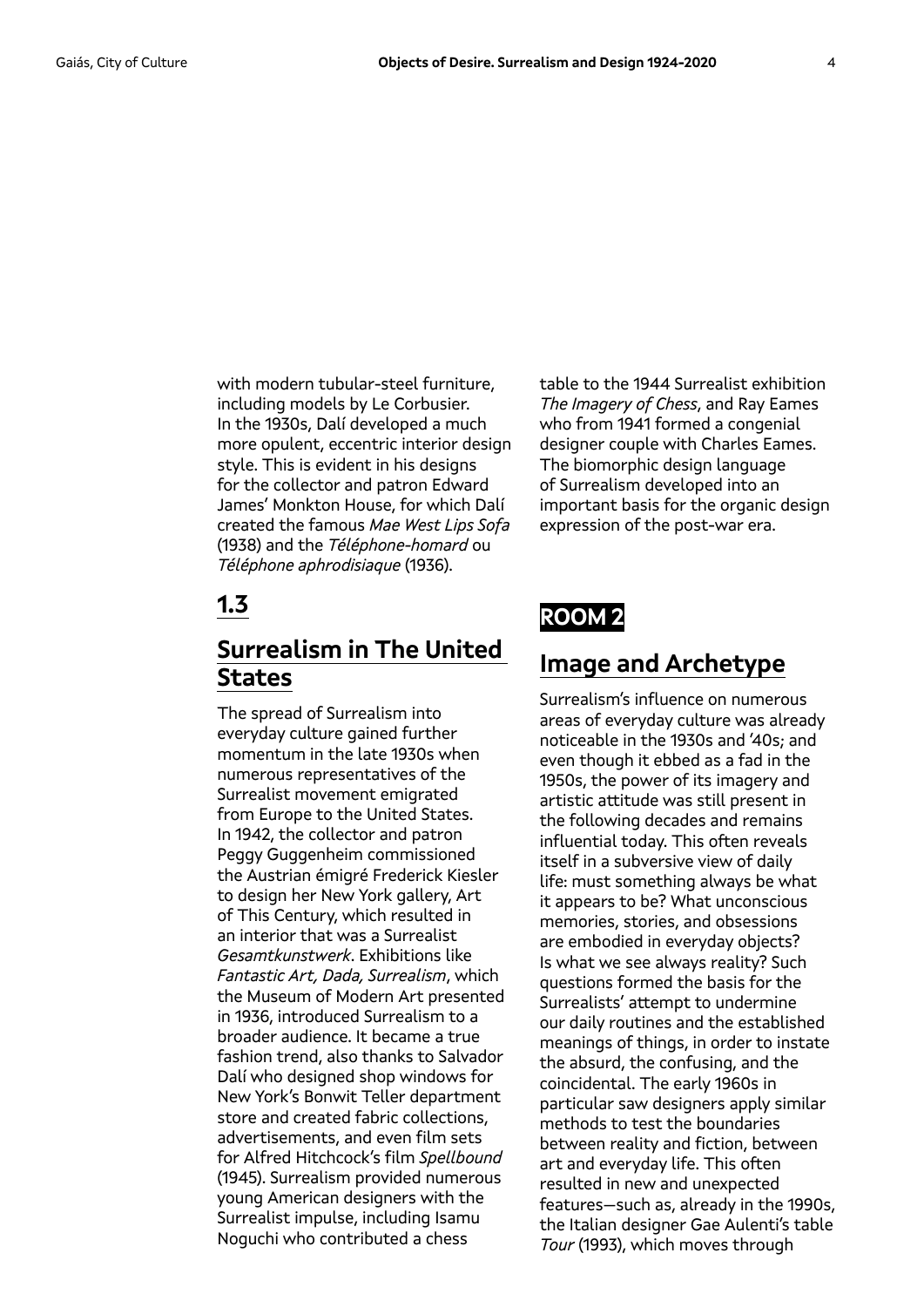the living room on bicycle wheels, referring to Marcel Duchamp's readymade *Roue de Bicyclette* from 1913.

#### **2.1**

#### **Collecting and the Ready-Made**

Many Surrealists accumulated extensive collections reminiscent of the dream worlds in their paintings and texts: chance finds met with artworks, ethnographic sculptures with curiosities and industrial objects. Just like the Surrealist's mastermind André Breton, also the French architect Le Corbusier—who was in close contact with the Surrealist movement as early as the 1920s—was a passionate collector, describing the things he surrounded himself with as "objets à réaction poétique" (objects with poetic reaction). Likewise, the Italian designer Achille Castiglioni's collection of surreal and curious things motivated him to create several designs reminiscent of Marcel Duchamp's ready-mades, including a stool with a bicycle saddle seat and a hat resembling a cake tin. To this day, many designers see accumulations of such things as an important source of inspiration for productive confusion and novel ideas, as evidenced by Konstantin Grcic's *Coathangerbrush* (1992).

#### **2.2 Function or Fiction?**

Since the 1960s, newly developed plastics made it possible to design furniture in nearly every shape imaginable. Representatives of the Italian Radical Design movement used this potential to criticize functionalism, designing sculptural objects that expressed their desire for poetic objects that enhanced controversy and reflection. In doing so, they also worked with elements known from Surrealism, designing furniture that featured absurd proportions and alluded to entirely different object categories, like fragments from Giorgio de Chirico's mysterious paintings. The new possibilities also inspired Surrealist artists like Roberto Matta, who designed the lounge chair *MAgriTTA* (an homage to René Magritte) in 1970; and Man Ray, whose furniture object *Le Témoin* (The Witness) from 1971 alludes to furniture's role as a silent observer of domestic life. All of these objects heralded the so-called semantic turn in postmodern design, which describes the fact that an object's message was now accorded as much (if not more) importance as its utility value.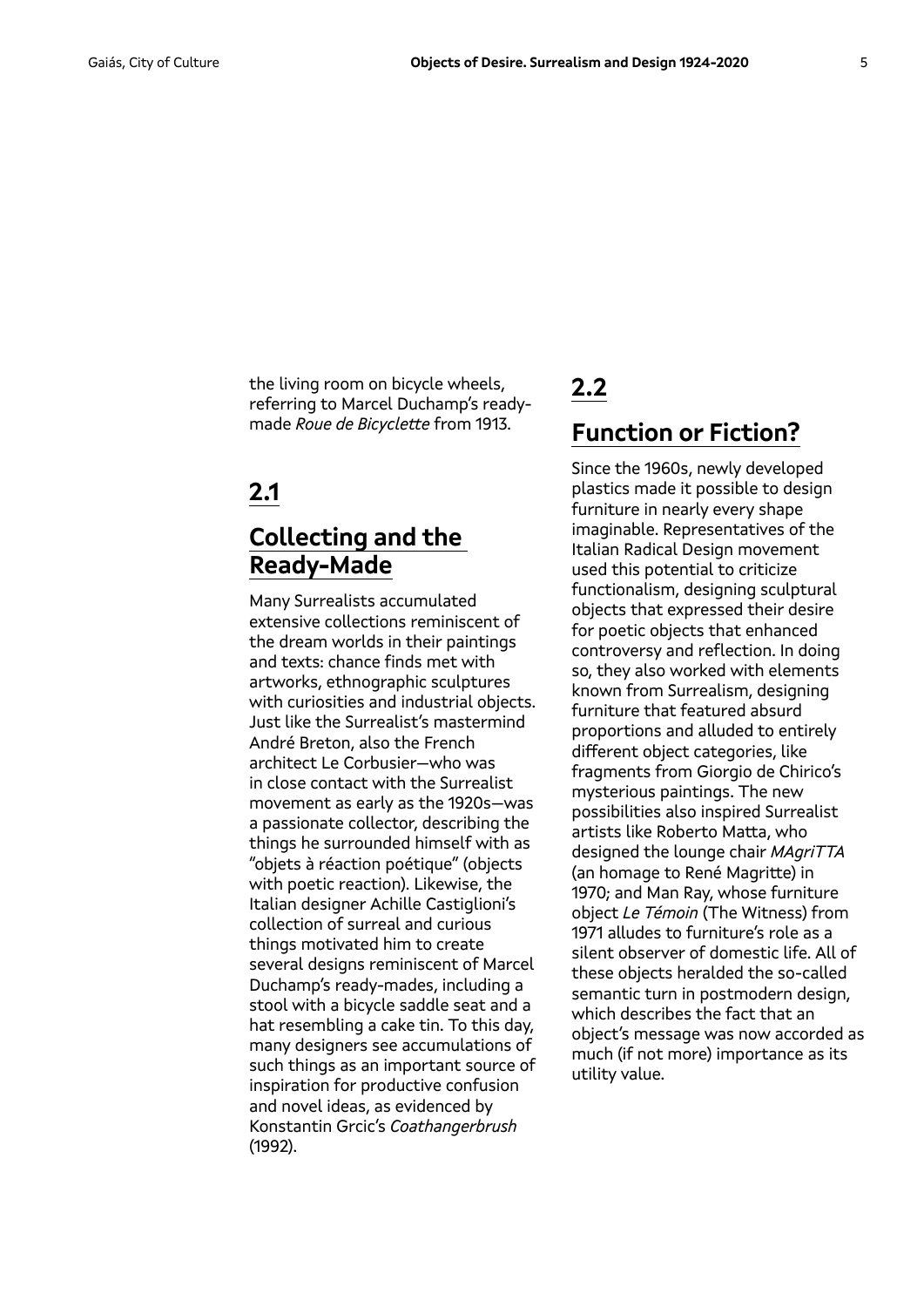#### **ROOM 3**

#### **3.1**

#### **Surrealism and Eroticism**

Love, eroticism, and sexuality played an important role in Surrealism. The psychoanalytic theories of Sigmund Freud provided the Surrealists with important insights into the human psyche, which they turned into erotically charged works even in their designs for interiors or furniture. One of the best-known examples of this is Salvador Dalí's collage *Mae West's Face which May be Used as a Surrealist Apartment* (1934-1935)—an interior whose individual parts replicate the face of film star Mae West—from which Dalí later developed his famous lips sofa for the British collector Edward James. After the war, we can also encounter objects and interiors that engage in dialogue with gender roles and erotica. *The Bocca* (or Marilyn) sofa designed by Studio65 in 1970 as part of a design project for a fitness studio in Milan falls within this trend. Just like Dalí's lips sofa, the subject transposes a typical symbol of femininity to a 3D object.

#### **3.2**

#### **Let Women in!**

There were many pioneers of feminist art and design among women Surrealists, including Lee Miller, Mimi Parent, Dorothea Tanning, Leonor Fini, Meret Oppenheim, Claude Cahun, and others. They took the motifs usually considered as stereotypes of female eroticism—mouth, breasts, hair, and high-heeled shoes—and subversively employed them to criticize sexual clichés and female oppression. The Surrealist's exploration of sexuality and eroticism even included the issue of transsexuality, as can be seen in Man Ray's photographic self-portraits as a woman or in the photographs of Claude Cahun, who presents her androgynous self-image in suggestive, often enigmatic everyday situations. This attitude has also left its mark in contemporary design, as exemplified in the object *Hairbrush* (1999) by BLESS. In this small object, the hair renders the brush completely dysfunctional and turns it into a biting commentary on aesthetic clichés and ideals of beauty.

#### **3.3**

#### **Surrealism and Fashion**

Surrealism's influence on fashion was felt as early as the 1930s. Quite a few Surrealist artists also worked as fashion photographers, Lee Miller and Man Ray among them. From Dalí's collaboration with the French fashion designer Elsa Schiaparelli several groundbreaking designs emerged, including the so-called *Skeleton Dress* (1938) and *Lobster Dress* (1937) as well as the *Shoe Hat* (1937-1938), which transformed an ordinary shoe into headgear. Dalí's digressions into the fashion world continued in the following decades; for example, with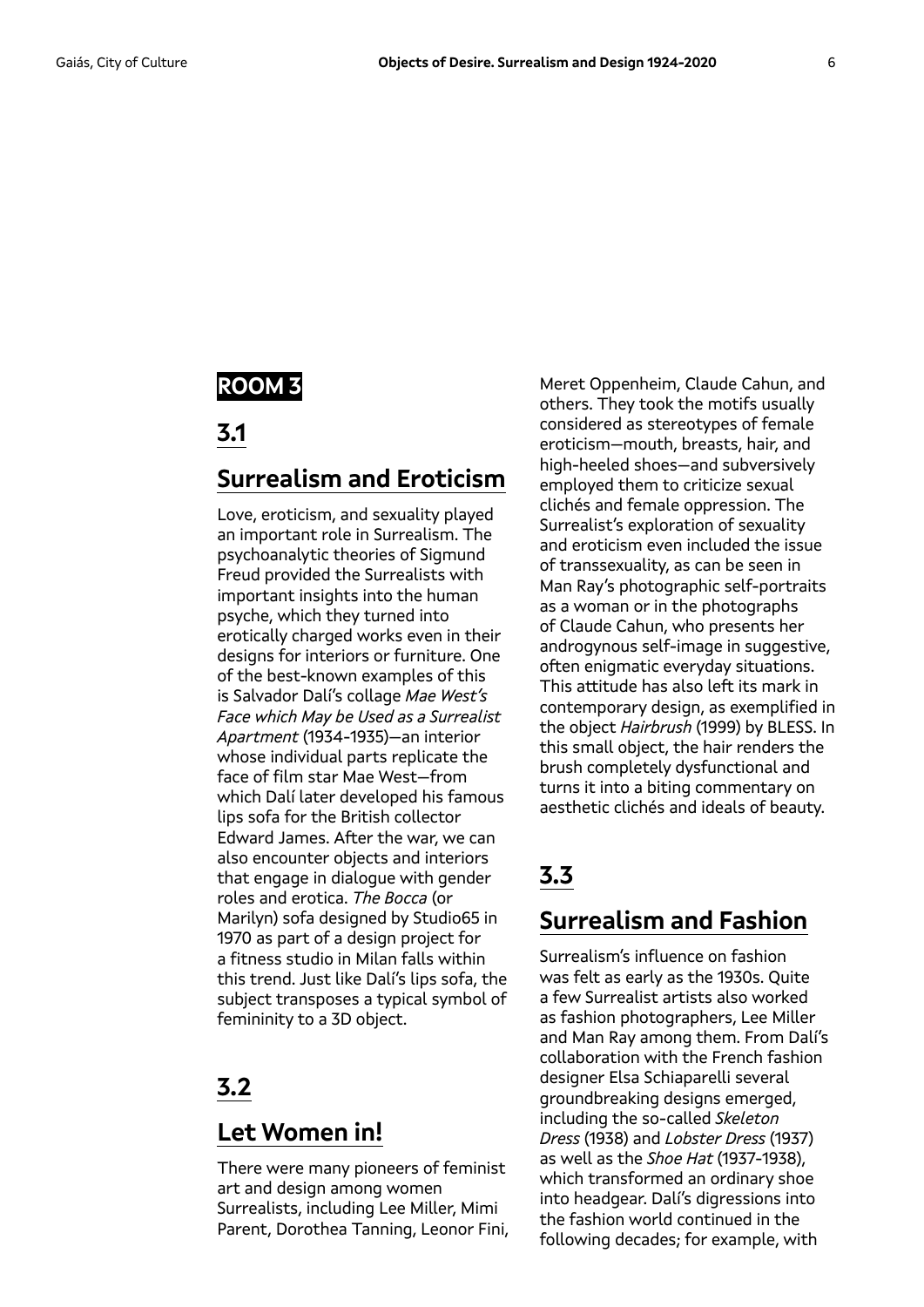his advertisements for the hosiery manufacturer Bryans and his cover designs for the magazine *Vogue*. Of particular relevance today are Salvador Dalí's jewellery designs, which seem like hybrids between jewellery and prosthesis. From a twenty-first century perspective, they could be read as sharp commentaries on the increasing dominance of plastic surgery and body optimization. There are many examples of Surrealism's enduring influence on fashion, such as in the Fall/Winter 2007-2008 collection of fashion label Comme des Garçons, for which Rei Kawakubo designed clothing with appliqué hands that appear to touch the wearer's body.

#### **3.4**

#### **Eros and Thanatos**

Inspired by Sigmund Freud's psychoanalytic theorizing, many Surrealists saw the life force Eros as closely linked to its counter-impulse Thanatos, which embodies the forces of death and destruction. Male Surrealists in particular incorporated fantasies of violence, power, and oppression into much of their work, with the female body serving as an object of projection. This attitude also found its way into design, exemplified, among others, in Gaetano Pesce's armchair *La Mamma* from 1969: an expansive seat sculpture into which the sitter sinks, while the footrest, bound by a chain to the seat, suggests the oppression of women. Like many

women Surrealists, the designer Ruth Francken simply reversed such clichés: in her sculpture Homme (1970), the male body becomes a seating object, which a woman can thus "possess". But Surrealism's examination of power and violence also influenced design beyond gender issues. In 2003, Dutch designer Wieki Somers, for instance, designed a teapot in the shape of a pig's skull, thereby undermining our notions of cosiness by melding the cute with the uncanny, in a way that recalls the objects by Surrealist Meret Oppenheim.

#### **Carlo Mollino and Surrealism**

Carlo Mollino was an Italian designer, photographer, architect, and dandy who adopted Surrealist concepts as early as the 1930s. Mollino kept abreast of Surrealism's developments by reading *Minotaure*, the magazine co-edited by André Breton, the contents of which included the interiors and paintings of Salvador Dalí. From the late 1930s Mollino began to design interiors that reflected the pictorial world of Surrealism, such as *trompe l'œil* effects, bizarre object fragments, or, again, a lip-shaped sofa, made for the Casa Devalle in Turin (1939-1940). Surrealism even left its mark on Mollino's significant work as a furniture designer: Mollino's table *Arabesco* from 1950 is clearly inspired by a table in Dalí's painting *Femme à tête de roses* from 1935.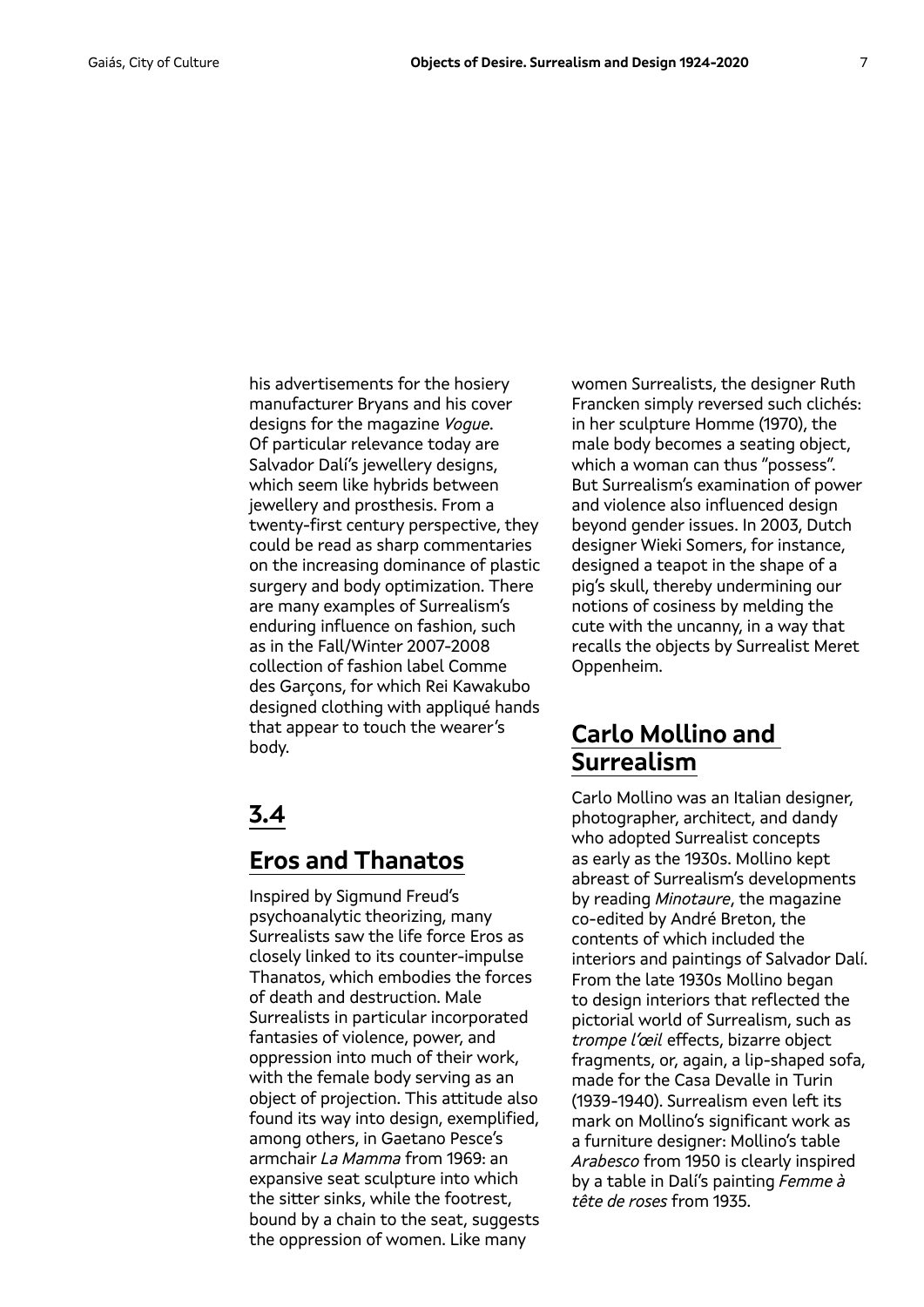#### **ROOM 4**

#### **Main text**

#### **The Savage Mind**

With the emergence of African, Oceanic, and Native American art, many Surrealists saw ethnographic artefacts as the epitome of the Surrealist impulse, since they understood these objects to be referring to a mythical world beyond the apparent reality. They regarded their own objects and paintings as mediums that should have a similarly suggestive, liberating effect on the viewer. Claude Lévi-Strauss illustrated the relationship between ethnography and Surrealism in his book *The Savage Mind* (1962), in which he drew parallels between the "mythical world view" of tribal cultures and the approach of the *bricoleur*, who "uses devious means compared to those of a craftsman". Surrealism's repertoire included many techniques that were radically different from any previous means of artistic expression, and with these the Surrealists wanted to open the doors to the unconscious and to chance: from the *frottage* (rubbings) in the paintings of Max Ernst to the practise of *écriture automatique* (automatic writing) and free association, which led to entirely new imageries and forms.

#### **4.1**

#### **From Cult to Everyday Life**

While André Breton attached importance to the homogeneity of Surrealist ideas and theories, "dissidents" such as Georges Bataille emphasized the movement's anarchic side. In 1929, Bataille founded the magazine *Documents*, which published contributions from diverse fields including the ethnographic studies of Michel Leiris. These texts, as well as Sigmund Freud's investigations into fetishism, influenced many Surrealists in their examination of ethnographic material. Non-Western art, combined with ideas borrowed from Surrealism, still inspire many designers today. The Brazilian brothers Fernando and Humberto Campana, for example, create expressive object sculptures from randomly found materials and explicitly name Surrealism as a point of reference. Their bookcase *Cabana* (2003) at first appears to be an unidentifiable, veiled entity; if we wish to remove something from it we must first penetrate the bast curtain.

#### **4.2**

#### **Liberated Form**

An important artistic technique of the Surrealists was *écriture automatique:* the practise of "automatic" writing in which the suppression of the conscious mind would allow coincidence and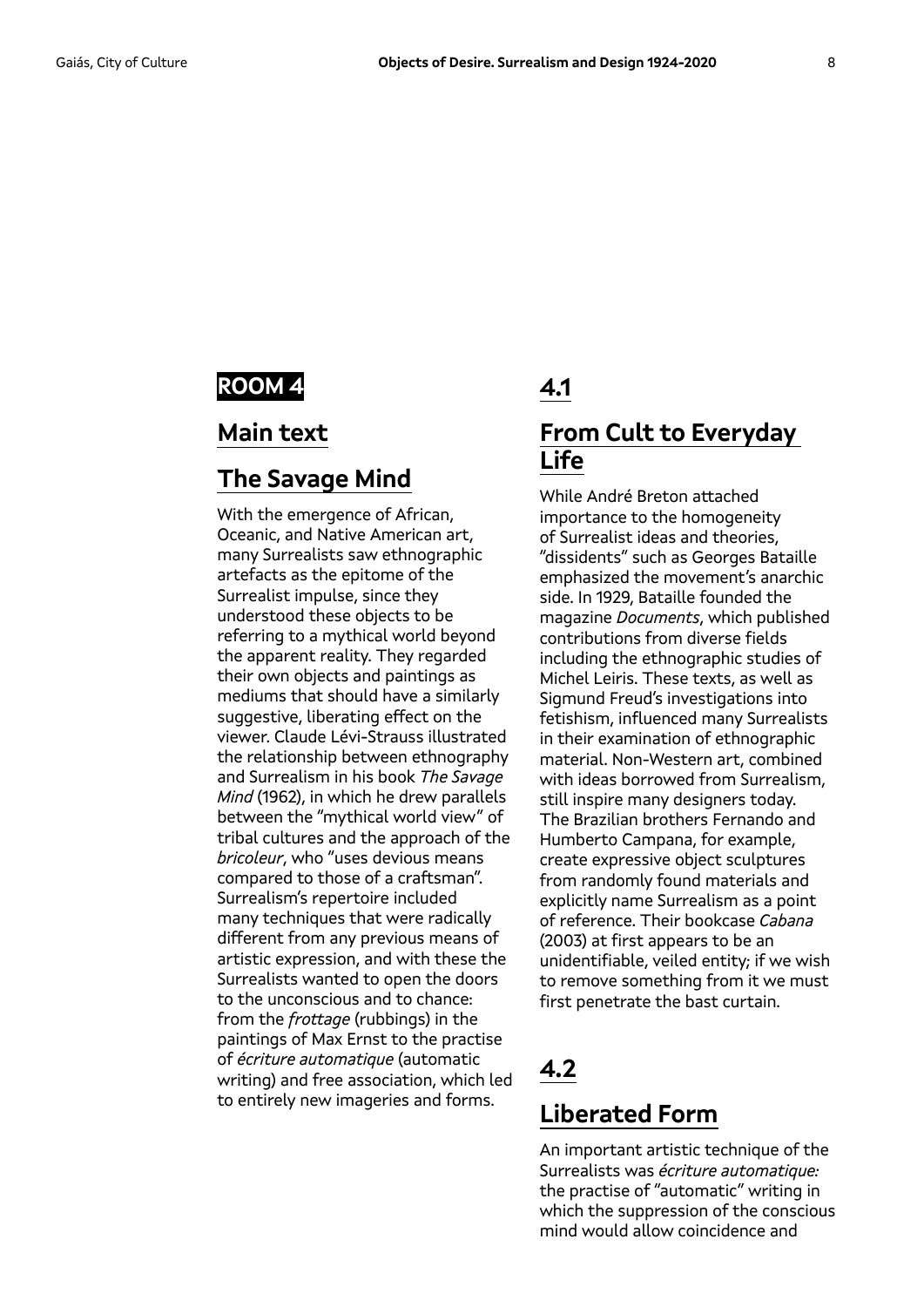the subconscious to find genuine expression. Based on Surrealism's literary origins, this approach influenced the works of numerous Surrealist artists whose flowing and dissolving forms often reflect this root. The drawings of designers Ronan and Erwan Bouroullec illustrate the continued significance of approaches such as these in the twenty-first century: here as well, the intuitive drawing process allows a free stream of consciousness, which leads to new imagery, giving form to visions and fantasies. Other designers explore forms beyond established patterns by designing objects with melting, fragmenting, or sprawling shapes. Digital 3D printing offers new impetus to this design approach, because it allows the algorithm to determine certain design features, so that the element of chance can become part of the design.

#### **4.3**

#### **Form Follows Fiction**

Surrealism was not an aesthetic, but an attitude: the idea was to look behind the curtain and shake up the world with unsparing, uncensored openness and subjective visions. This makes Surrealism a source of inspiration for many twenty-first century designers who utilize experimental, speculative approaches to explore and subvert new technologies or social issues. For example, *Designs for an overpopulated planet: The Foragers* (2009), by the

duo Dunne & Raby, is a series of fictive objects designed to help human beings survive on an overpopulated planet. If it was the old-fashioned everyday objects for the Surrealists, for Dunne & Raby it is the twentyfirst century's smart objects through whose harmless façades the irrational and dystopian breaks. The grotesque, the absurd, and the fantastic holds equal fascination for the Icelandic singer Björk: She quotes Surrealist pictorial motifs directly in many of her videos, thus demonstrating the extent to which the visual language of Surrealism has penetrated our collective consciousness.